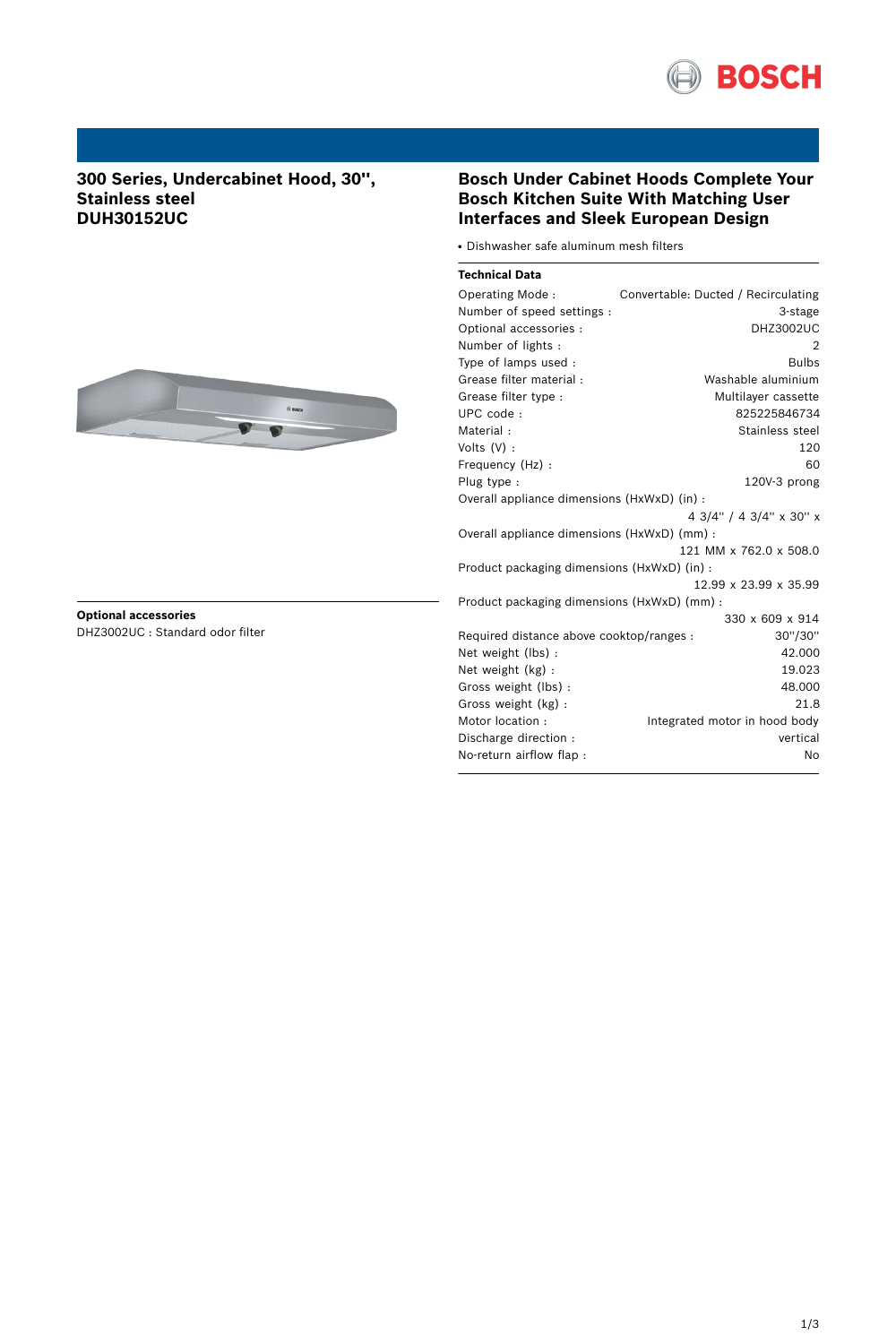

**300 Series, Undercabinet Hood, 30'', Stainless steel DUH30152UC**

**Bosch Under Cabinet Hoods Complete Your Bosch Kitchen Suite With Matching User Interfaces and Sleek European Design**

#### **Key Features**

### **Design**

- Brushed Stainless Steel Finish
- <sup>2</sup> Incandescent Lights

#### **Performance**

- <sup>280</sup> CFM Blower Included
- Three Power Levels
- Quickly and Quietly Clears the Air of Smoke and Odor

#### **Convenience**

- Dishwasher-safe Mesh Filters
- Easy to Use Rotary Controls
- Top or Rear Venting Options
- Ducted or Non-ducted Options